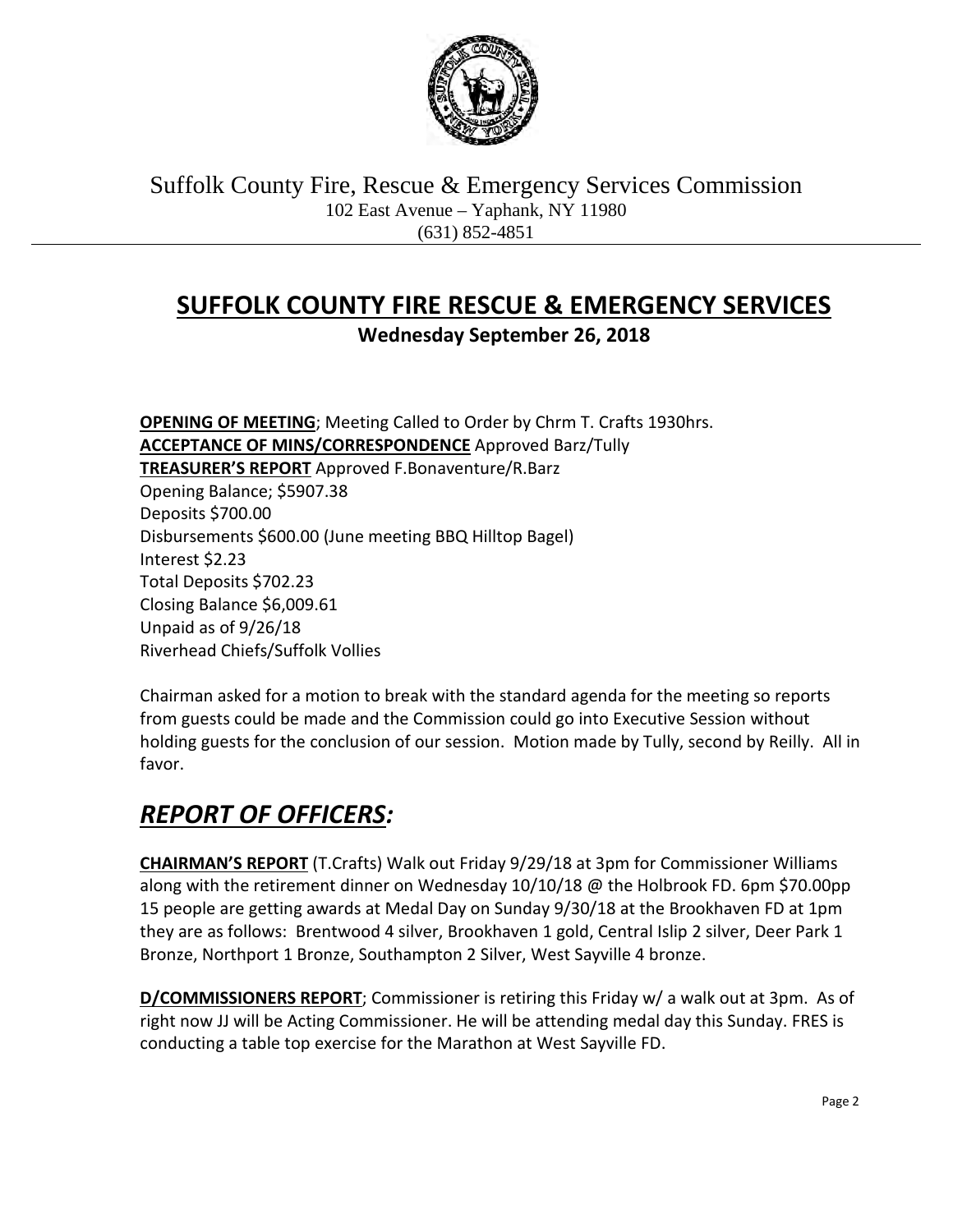# *REPORT OF COMMITTEES:*

**SCPD**: Sgt. 1 Helicopter is in for service/2 are operational. Preparing for the Marathon in October.

**SCDHS-EMERGENCY MEDICAL SERVICES**: ALS credentialing is done online, take test then schedule an appt. w EMS which Are conducting 7days a week days & evening. New training at FA, EMT's can take no-core CME for fire rehab and auto extrication classes. FA instructors have all the necessary paperwork.

**VEEB**: Any problems or questions pertaining to the FA please address them to R.Barz, your council reps or Dep Director E.Johnston.

**BUDGET:** Meeting next month to go over the operational budget for FRES and the FA. 6:30pm before the next FRES meeting in Oct.

**ARSON TASK FORCE:** Arson response plan that was suppose to be done from the county to the state is in draft form, Chief Lynch has put in a tremendous amount of time and effort putting it together and everyone involved is reviewing it.

**COMBINED RADIO**: (N Reilly & Chief Minutti) Next meeting will be Nov 14<sup>th</sup>. 2 new hires in communications before the end of the year, west end paging we're actively looking for simple agencies for piloting with UHF before rolling it out to everyone. Some the staff attended classes upstate on drone operations, we are the infant stages of providing drone operations to disaster planning, the USAR team and the Fire Service. Smithtown Public Safety had to evacuate their building for a couple days in the past 2 weeks and the county was able to assist them by providing them the command post. It was a good exercise for the county members who operate the command post and also for the county to show off what they can do in an emergency.

**EMS & REMSCO**: T.Lateulere EMS education conference is on 9/29/18 at Sayville Ambulance, REMSCO awards ceremony is 10/25/18 at Greenlawn FD.

**BURN CENTER:** F.Bonventre/ J.Coughlin are the new primary and alternate

**RECRUITMENT & RETENTION**: looking for new rep for this committee

### **ORGANIZATION REPORTS:**

**SCFCA:** (J.Coughlin) Next meeting is 11/9/18 at Eastport FD everyone is moving up there are 2 positions that have competition Sgt at arms J.Coughlin & J Carney Rec. Secretary M.Barry & J.Bailes the install brunch will be on Sunday 11/11/18 at Capt Bill's in Bay Shore at 11:30am \$135.00 for 2 people. Scholarship seminar will be on  $3/22/19$ .<br>Page 3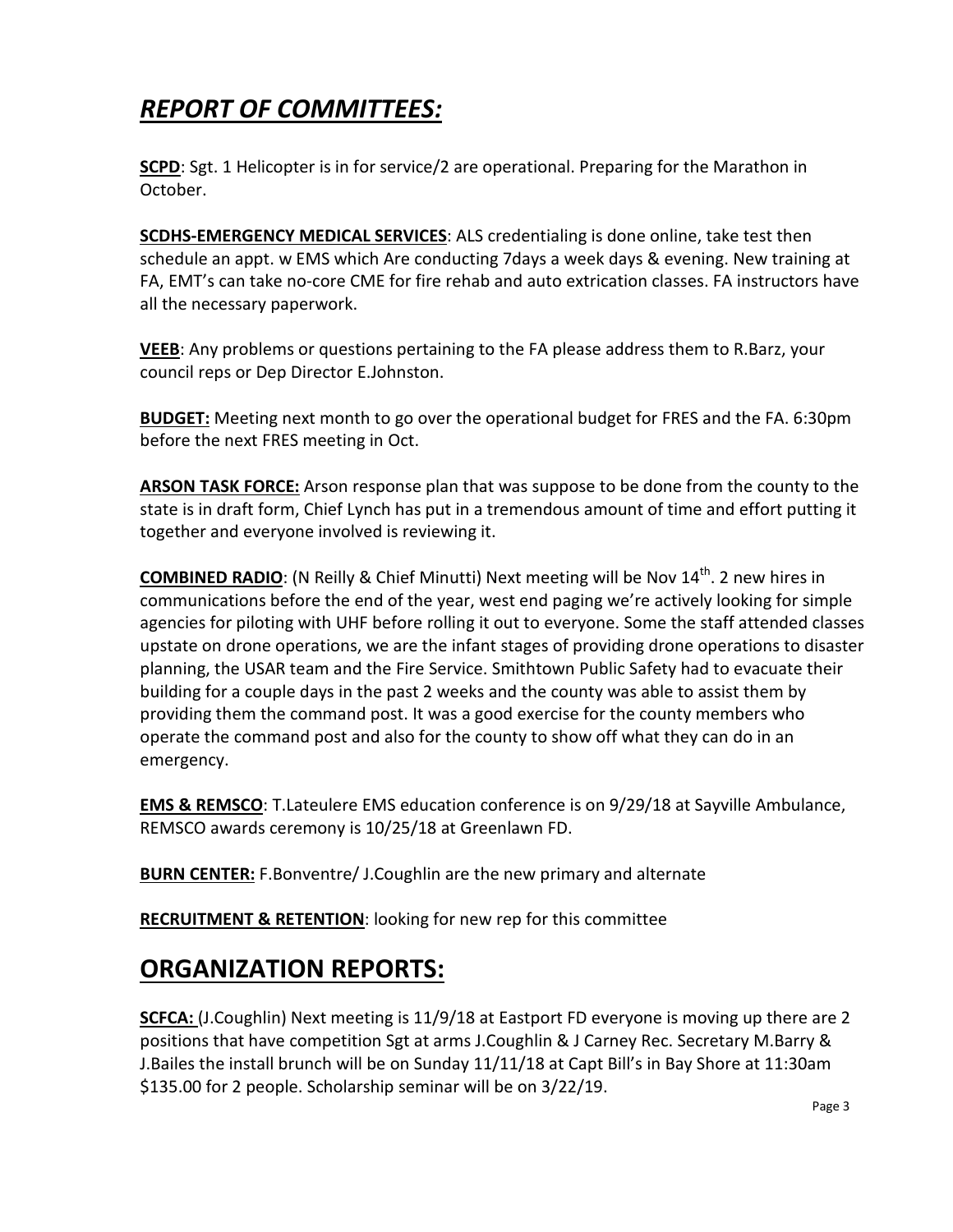**SUFFOLK VOLLIES:** Just had elections, Legislation weekend upstate will be 10/3 & 10/4/18. Will be forwarding the name of a new representative for the FRES Commission.

**BABYLON CHIEFS:** Approved letter to be sent to County Exec and the County Legislators in support of DC Jordan to be promoted to FRES Commissioner.

**ISLIP CHIEFS:** Had elections, B.Stenger is new president

**SOUTHOLD:** Next meeting is in Mattituck on 10/15/18

**NEW BUSINESS**: form T. Lafferrera, NYS Chiefs have parted ways with their Exec Director, J.Deluca and in Nov. There will a notice of the job description and when the NYS Chiefs will be accepting resumes.

### **PUBLIC COMMENT**: None

At 1947hrs., Chairman Crafts asked for a motion to enter into Executive Session, question was asked why and response from the chair was a "personnel issue" Tully/Barz Approved. All guests were asked to leave the room.

Motion made to exit Executive Session by Vinny Bologna, second by Ed Tully

Motion made by Drew Silverman to censure Ryan Murphy for failure to maintain the confidentiality of the Executive Session of the prior months meeting. Second by Norm Reilly. All in favor, no opposed, so carried.

Motion made by Norm Reilly, second by Tony LaFerrera to accept Ryan Murphy's resignation from the FRES Commission

#### **MEETING ADJOURNED**:

**GUESTS IN ATTENDANCE**: Rick Brand, Newsday